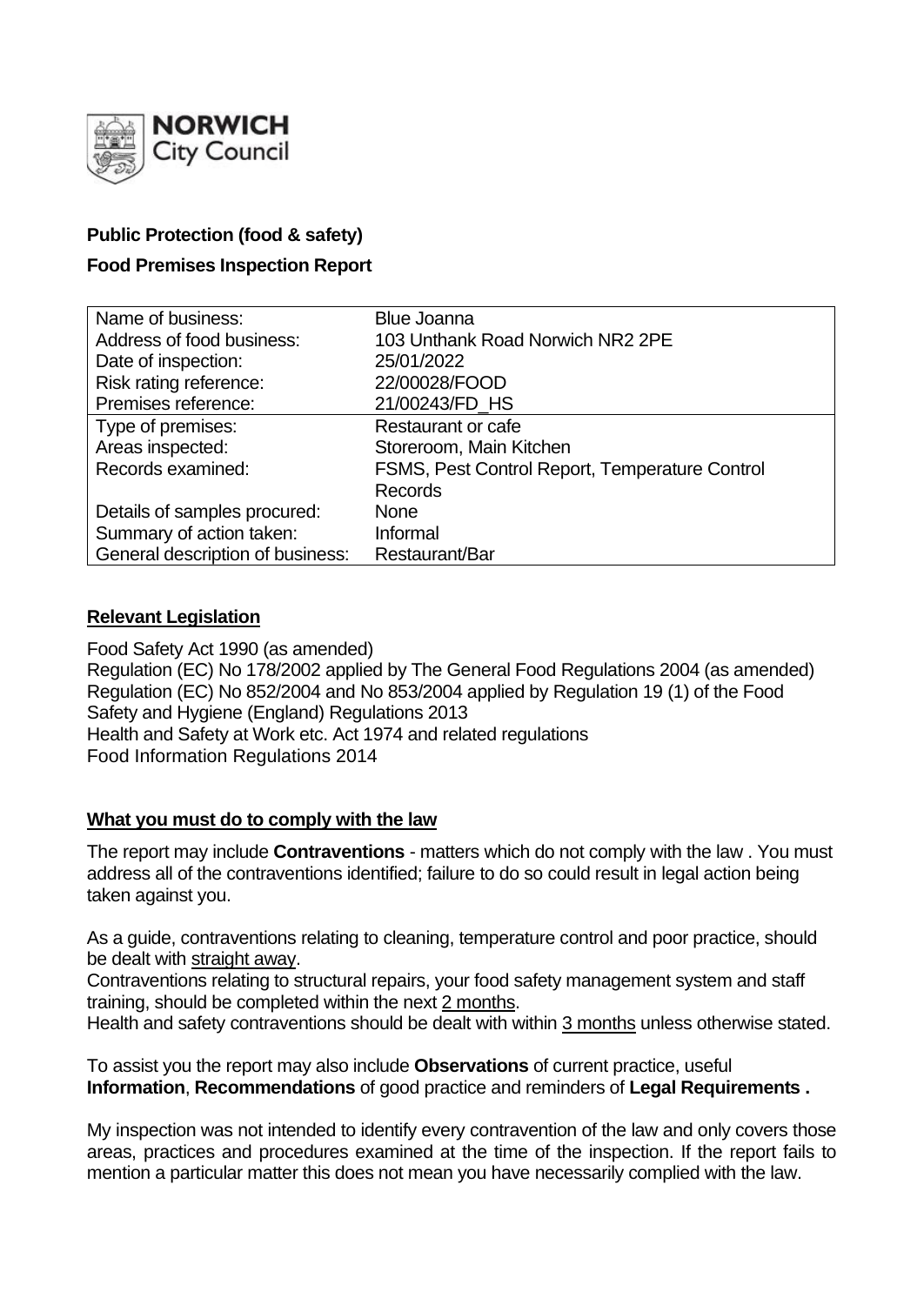# **FOOD SAFETY**

### **How we calculate your Food Hygiene Rating:**

The food safety section has been divided into the three areas which you are scored against for the hygiene rating: 1. food hygiene and safety procedures, 2. structural requirements and 3. confidence in management/control procedures. Each section begins with a summary of what was observed and the score you have been given. Details of how these scores combine to produce your overall food hygiene rating are shown in the table.

| <b>Compliance Area</b>                     |          |    |                | <b>You Score</b> |                |    |           |    |          |
|--------------------------------------------|----------|----|----------------|------------------|----------------|----|-----------|----|----------|
| Food Hygiene and Safety                    |          |    |                | $\overline{0}$   | 5              | 10 | 15        | 20 | 25       |
| <b>Structure and Cleaning</b>              |          |    |                | $\Omega$         | 5              | 10 | 15        | 20 | 25       |
| Confidence in management & control systems |          |    | $\overline{0}$ | 5                | 10             | 15 | 20        | 30 |          |
|                                            |          |    |                |                  |                |    |           |    |          |
| <b>Your Total score</b>                    | $0 - 15$ | 20 | $25 - 30$      |                  | $35 - 40$      |    | $45 - 50$ |    | > 50     |
| <b>Your Worst score</b>                    | 5        | 10 | 10             |                  | 15             |    | 20        |    |          |
|                                            |          |    |                |                  |                |    |           |    |          |
| <b>Your Rating is</b>                      | 5        |    |                | 3                | $\overline{2}$ |    |           |    | $\Omega$ |

Your Food Hygiene Rating is 4 - a good standard



# **1. Food Hygiene and Safety**

Food hygiene standards are high. You demonstrated a very good standard of compliance with legal requirements. You have safe food handling practices and procedures and all the necessary control measures to prevent cross-contamination are in place. Some minor contraventions require your attention. **(Score 5)**

# Contamination risks

**Contravention** The following exposed ready-to-eat food and or its packaging to the risk of cross-contamination with foodborne bacteria from raw meat or unwashed fruits and vegetables:

- green cutting board was badly scored and needs replacing
- plastic handle to red tongs

**Legal Requirement** At all stages of production, processing and distribution, food must be protected from any contamination likely to render it unfit for human consumption, injurious to health or contaminated in such a way that it would be unreasonable to expect it to be consumed in that state.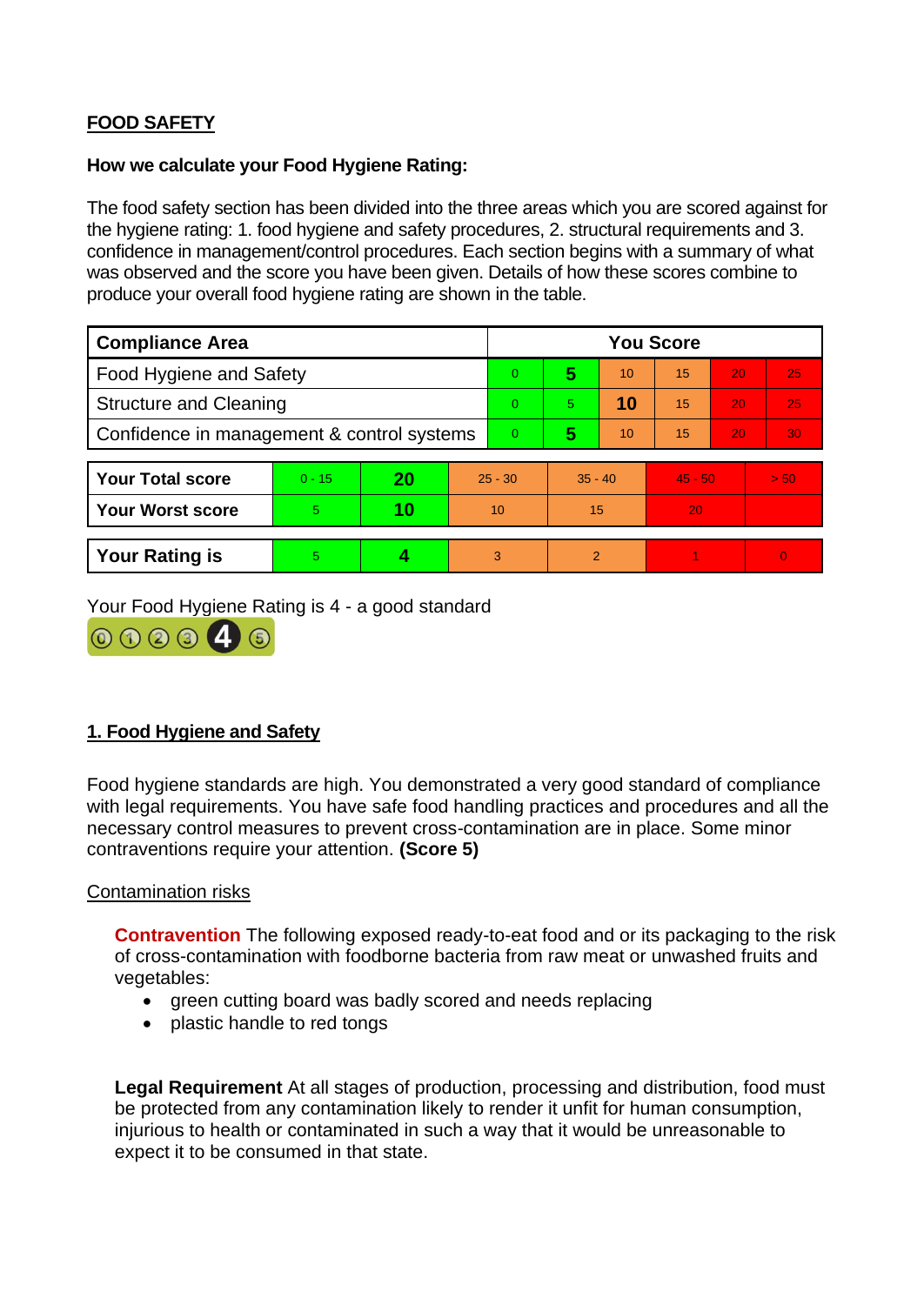**Information** Equipment, utensils, dishes and wrapping materials used for ready-to-eat foods must not to be stored in open storage where there is a risk of contamination (i.e. underneath a worktop where raw foods are prepared).

**Guidance** The FSA (visit www.food.gov.uk for more information) has issued guidance on controlling E.coli 0157 through:

\* the complete separation of raw and ready-to-eat food

\* the correct use of wash-hand basins and thorough handwashing

\* having dedicated equipment (including complex equipment) for raw and ready-to-eat foods

\* through 2-stage cleaning and the correct use of sanitisers

\* and by controlling the risks posed by soily vegetables.

**Recommendation** Provide separate equipment and utensils designated for use with either raw or ready-to-eat foods, which can be easily identified (e.g. colour coded) and stored and washed separately.

### Hand-washing

**Contravention** The following indicated that hand-washing was not suitably managed:

• the hot water was too hot for comfortable hand washing

# Personal Hygiene

**Contravention** The following are examples of poor personal hygiene or where it was made difficult for food handlers to maintain sufficiently high standards of personal cleanliness:

- food handlers were wearing watches
- food handlers were not wearing snoods when they were bearded

# Temperature Control

**Observation I** was pleased to see you were able to limit bacterial growth and/or survival by applying appropriate temperature controls at points critical to food safety and that you were monitoring temperatures.

# **2. Structure and Cleaning**

The structure facilities and standard of cleaning and maintenance are of a generally satisfactory standard but there are some repairs and/or improvements which are required in order for you to comply with the law. Pest control and waste disposal provisions are adequate. The contraventions require your attention; although not critical to food safety they may become so if not addressed. **(Score 10)**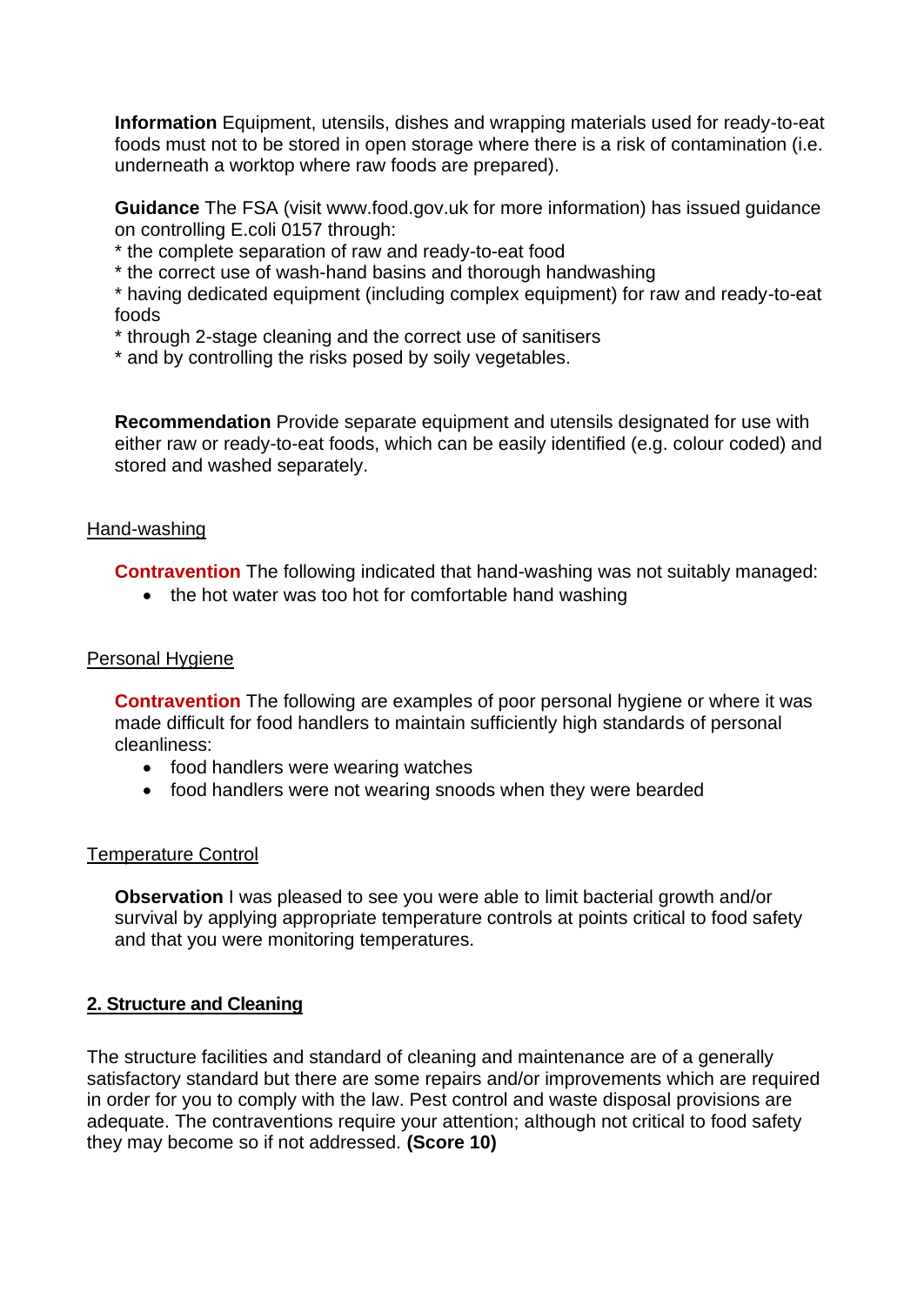# Cleaning of Structure

**Contravention** The following items were dirty and require more frequent and thorough cleaning:

- flooring behind and under equipment
- walls particularly behind food preparation surfaces
- wall behind fryers
- pipework
- hand contact surface (such as fridge handles, cooker knobs, light switches and sink taps)

# Cleaning of Equipment and Food Contact Surfaces

**Contravention** The following items are dirty and must be cleaned:

- fridge and freezer seals
- interior top to chest freezer
- underneath towel dispenser

# Cleaning Chemicals / Materials / Equipment and Methods

**Recommendation** I recommend that you change your sanitizer to one with a shorter contact time of less than 5 minutes

# **Maintenance**

**Contravention** The following had not been suitably maintained and must be repaired or replaced:

• crack to wall near the electric fly killer

# Facilities and Structural provision

**Contravention** The following facilities were inadequate and must be improved::

- insufficient number of sinks
- extraction canopy doesn't cover deep fat fryers

**Legal Requirement** An adequate number of washbasins must be available, suitably located and designated for cleaning hands. Wash-hand basins must be provided with hot and cold (or suitably mixed) running water.

# Pest Control

**Observation** I was pleased to see that the premises was proofed against the entry of pests and that pest control procedures were in place.

# **3. Confidence in Management**